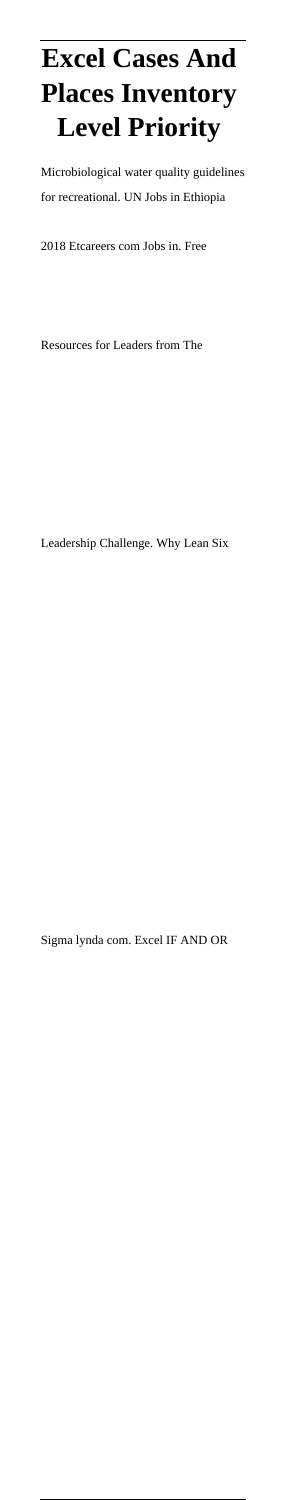Training Hub. Immediate Hire Virtual Assistant Jobs. Brown Corpus list Excel Compleat Lexical lextutor ca. Oracle E Business Suite Setup Guide. Amazon Seller Forums sellercentral europe Sener rounds senere had enough-<br>amazon com.  $\hat{a}_s \hat{a}_s^2 \hat{a}_s \hat{a}_s^2 \hat{a}_s \hat{a}_s^2 \hat{a}_s^2$ fixes for Microsoft Dynamics AX 2012 R3 à,—à,µà<sup>1^</sup>à,¡à,µ. James Serra s Blog. Victoria Yudin Inventory Tables. The 3

Lessons I Learned After Accidentally

Buying a Liquor. Step 4 Assess

Transitioning to Safer Chemicals. Job

Openings Georgia Rural Water

Association. Polyglot Institute Leading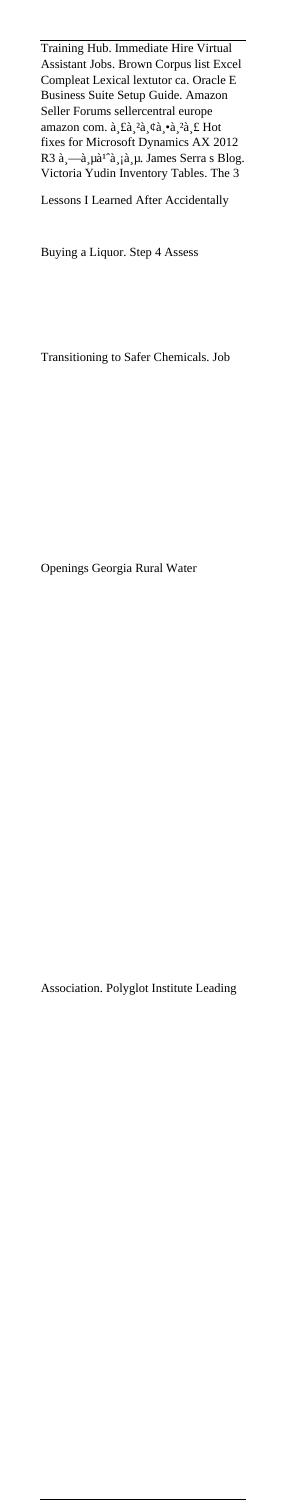quality guidelines for marine and freshwater recreational areas which help councils and other agencies inform their communities of the risks related to swimming at bathing beaches''**UN JOBS IN ETHIOPIA 2018 ETCAREERS COM JOBS IN JUNE 23RD, 2018 - FIND UNITED NATIONS UN JOBS IN ETHIOPIA AT ETCAREERS START YOUR UNITED NATIONS UN CAREER TODAY WITH US**

**microbiological water quality guidelines for recreational** june 23rd, 2018 - frequently asked questions on the microbiological water

Leone UN Jobs

Wikipedia. UN Jobs at Freetown Sierra

LLC. Google. Southern Leyte

com Global Computer Staffing Group

Castleblayney. FlashAlertBend Press Releases. Risk Wikipedia. Marketing Charts Charts Data and Research for Marketers. JOB OPENINGS Job Training Center. www reformtoolkit com au. Three Years Later Star Wars The Old Republic Review 2015. Business Analytics Resources Cognos amp Tableau Webinars. Proceedings SAS Global Forum 2018. gcsusa federal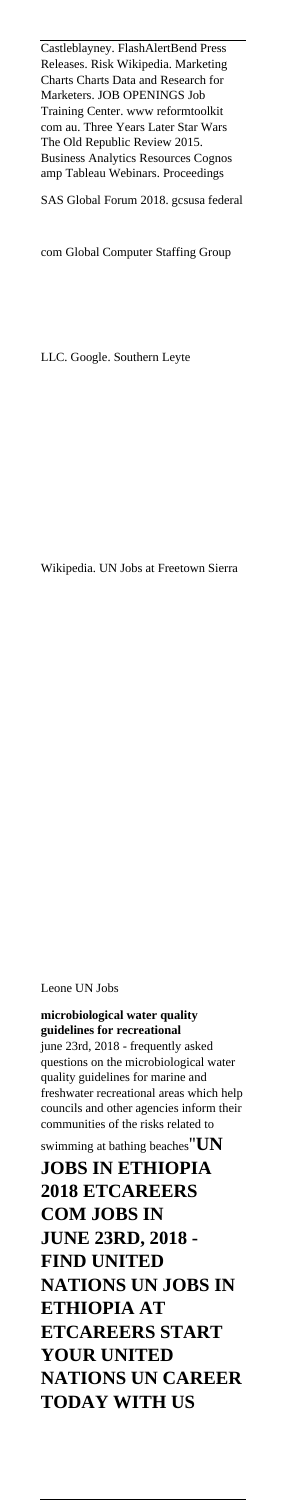**APPLY NOW TO THESE UN VACANCIES IN ETHIOPIA AMP EMPLOYMENT OPPORTUNITIES**'

'**Free Resources For Leaders From The Leadership Challenge** June 22nd, 2018 - Explore Articles

Stories And Resources For Leaders

Including Personal Stories

Recommended Reading And

Recommended Videos'

'**Why Lean Six Sigma lynda com** June 23rd, 2018 - Join Steven Brown for an in depth discussion in this video Why Lean Six Sigma part of Lean Six Sigma Foundations''**Excel IF AND OR Functions Explained** • My Online Training **Hub**

June 24th, 2018 - Excel IF AND OR Functions are a great team In this tutorial I show you some practical examples of IF AND and IF OR formulas'

'*Immediate Hire Virtual Assistant Jobs June 22nd, 2018 - Work at home or Remote hire Virtual Assistant Positions that are most recently added immediate hire virtual assistant jobs are listed here Updated weekly*''**Brown Corpus list Excel Compleat Lexical lextutor ca** June 23rd, 2018 - brown freq worrisome worry worry worryin worrying worse worsened worsens worship worshiped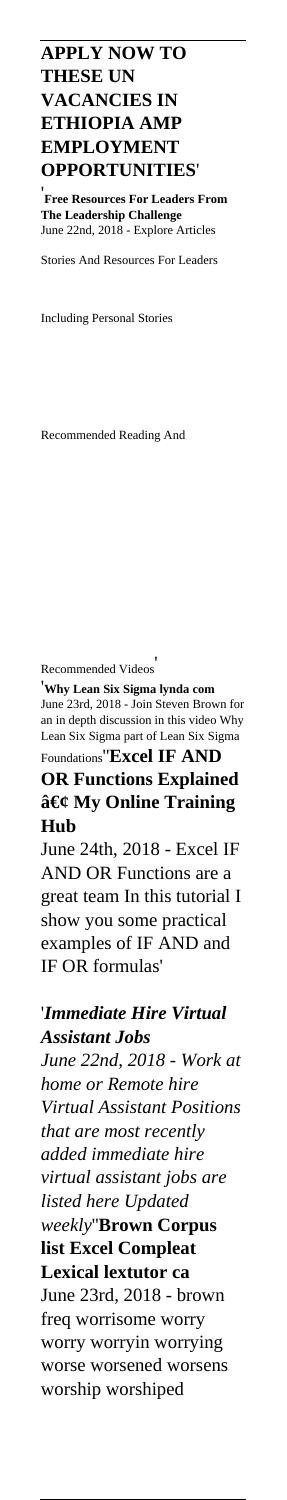worshipful worshiping worshipped worshippers worshipping worst worst marked' '**ORACLE E BUSINESS SUITE SETUP GUIDE** JUNE 23RD, 2018 - **CONCURRENT** PROCESSING OVERVIEW OF **CONCURRENT** PROCESSING THIS SECTION EXPLAINS HOW A REQUEST TO RUN A CONCURRENT PROGRAM IS HANDLED BY ORACLE E BUSINESS SUITE AND WHAT THE LIFE CYCLE OF A CONCURRENT REQUEST IS''*AMAZON SELLER FORUMS SELLERCENTRAL EUROPE AMAZON COM JUNE 24TH, 2018 - DISCUSS SELLING ON AMAZON AND OTHER AMAZON SERVICES WITH FELLOW SELLERS*'

'*à*, £à<sub>,</sub> <sup>2</sup>à<sub>,</sub> ¢à<sub>,</sub> •à<sub>,</sub> <sup>2</sup>à, £ Hot *Fixes For Microsoft Dynamics AX 2012 R3*  $\hat{a}_s - \hat{a}_s \mu \hat{a}^T \hat{a}_s \hat{\mu}$ *June 22nd, 2018 -*  $\hat{a}_s \hat{t} \hat{a}_s^2 \hat{a}_s \hat{c} \hat{a}_s \hat{c} \hat{a}_s^2 \hat{c} \hat{t}$  Hot *Fixes For Microsoft Dynamics AX 2012 R3 à¸* —ีà<sup>1</sup>^มีรà¸<sup>2</sup>ยà¸ *‡à¸²à¸™à¹"ว้ Posted By Admin On ธ*  $\hat{a}_s$ ,, 9 2014 In  $\hat{a}^1$ ,, $\hat{a}_s$   $\hat{a}^1$   $\hat{a}_s$   $\hat{a}_s$  $\hat{a}_s \mu \hat{a}_s \ll \hat{a}_s \hat{a}_s \gg \hat{a}_s \ll \hat{a}_s \hat{a}_s \hat{a}_s$  $\hat{a}$ ,  $\hat{a}$ ,  $\hat{a}$ ,  $\hat{a}$ ,  $\hat{a}$ ,  $\hat{a}$ ,  $\hat{a}$ ,  $\hat{a}$ ,  $\hat{a}$ ,  $\hat{a}$  $\epsilon$ หà½å¸™ บน  $\hat{a}_s \hat{t} \hat{a}_s^2 \hat{a}_s \hat{c} \hat{a}_s \hat{c} \hat{a}_s^2 \hat{c}_s \hat{t}$  Hot *Fixes For Microsoft Dynamics AX 2012 R3 à¸* —à<sub>s</sub>µà<sup>1</sup>^à<sub>s İ</sub> à<sub>s</sub>µà¸ £à¸²à¸ ¢à¸ *‡à*, <sup>2</sup>à, ™à<sup>1</sup>,,à, §à<sup>1</sup>‰'

'**James Serra s Blog June 24th, 2018 - Cosmos DB is an awesome product that is mainly**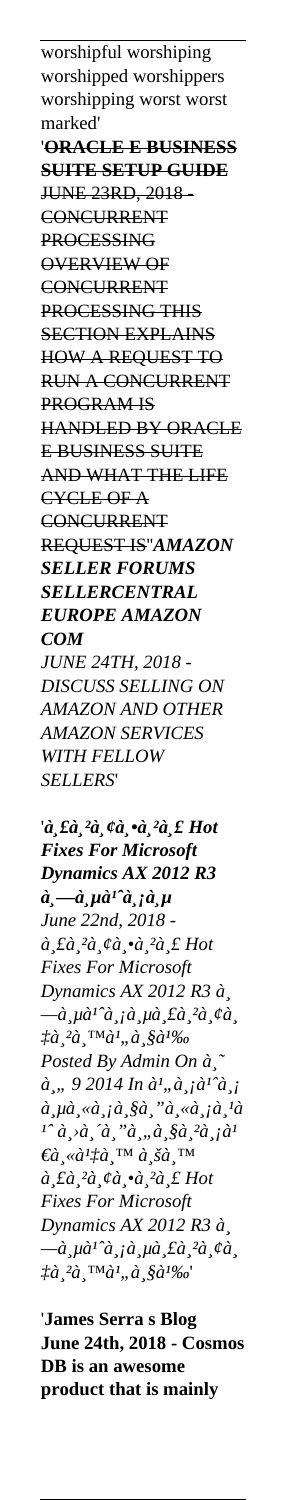**used for large scale OLTP solutions Any web mobile gaming and IoT application that needs to handle massive amounts of data reads and writes at a globally distributed scale with near real response times for a variety of data are great use cases It can be scaled out to support many millions of**' '**victoria yudin inventory tables june 20th, 2018 - hi** iâ€<sup>™</sup>m trying to get the **last cost last receipt from iv30300 where doctype**  $\hat{a} \in \hat{a}$  a final and this code donâ€<sup>™t</sup> work can **someone help select itemnmbr unitcost max docdate**' '*THE 3 LESSONS I LEARNED AFTER ACCIDENTALLY BUYING A LIQUOR JUNE 23RD, 2018 - THE 3 LESSONS I LEARNED AFTER ACCIDENTALLY BUYING A LIQUOR STORE FEBRUARY 18 2014 I BOUGHT A LIQUOR STORE LAST YEAR… IT WAS SORT OF AN ACCIDENT*' '*Step 4 Assess Transitioning To Safer Chemicals June 24th, 2018 - Step 4 Assess Amp Compare Alternatives Systematically Comparing The Hazard Cost And Performance Of Different Alternatives Will Enable You To Make An Informed Decision*''**Job Openings Georgia Rural Water Association** June 23rd, 2018 - General Description and Classification Standards Functions as a lead worker for semi skilled construction and or maintenance work in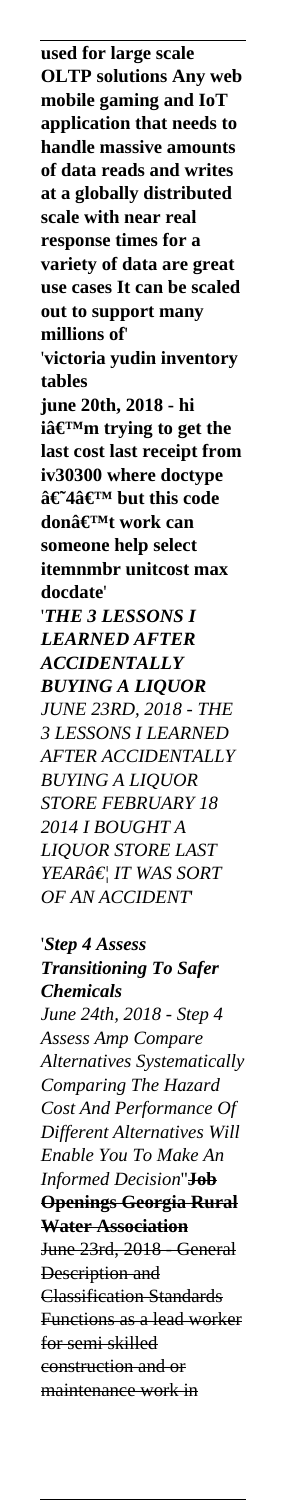support of a wide variety of drinking water or wastewater distribution systems activities' '**polyglot institute leading training institute in oman june 23rd, 2018 polyglot institute covers a wide range of training programmes such as languages and teacher training it studies university studies career development program**' '**News Castleblayney** June 24th, 2018 - Print Email The Muckno Mania Festival Committee held a successful pre festival celebration in A•ontas on Saturday night last 16 th June to recognise their 20 th year milestone''**FlashAlertBend Press Releases June 23rd, 2018 - Governor Kate Brown has declared the Graham Fire burning approximately 3 miles south of Billy Chinook a conflagration The declaration cleared the way for the state fire marshal to mobilize firefighters and equipment to assist local resources battling the fire**''**risk wikipedia** june 21st, 2018 - risk is the potential of gaining or losing something of value values such as physical health social status emotional well being or financial wealth can be gained or lost when taking risk resulting from a given action or inaction foreseen or unforeseen planned or not planned' '*marketing charts charts*

*data and research for marketers june 24th, 2018 - people are finding articles through google more than facebookgoogle accounts for a larger share of referral traffic than*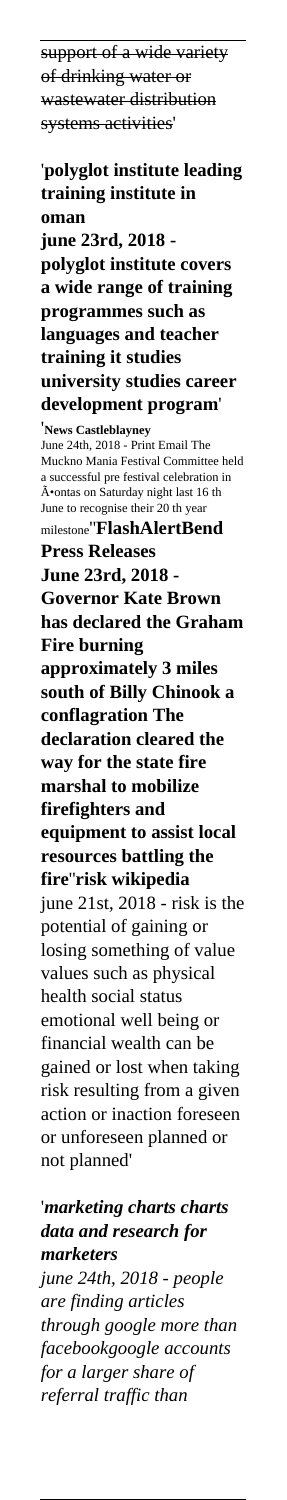*facebook in 13 of 17 article categories analyzed*' '**JOB OPENINGS Job Training Center** June 23rd, 2018 - Featured Job Openings New Rolling Hills Casino Jobs List Full time and part time positions now available at Rolling Hills Casino Full time positions include Security Officer I Food and Beverage Cashier Dish Machine Operator Busser Hotel Maintenance Technician and more' '**WWW REFORMTOOLKIT COM AU** JUNE 23RD, 2018 - DURATION START FINISH **PREDECESSORS** PROJECT MANAGEMENT FRAMEWORK ESTABLISHMENT **GOVERNANCE STRUCTURE** CONFIRMED DEVELOP INTERNAL AND EXTERNAL COMMUNICATIONS PLANS''**Three Years Later Star Wars The Old Republic Review 2015** June 24th, 2018 - This Star Wars the Old Republic Review 2015 covers the changes features and overall quality of SWTOR more than 3 years after the release of the game' '**business analytics resources cognos amp tableau webinars june 24th, 2018 senturus comprehensive library of tableau cognos and business analytics presentations and information all of them are free and we add new resources regularly**'

'**PROCEEDINGS SAS**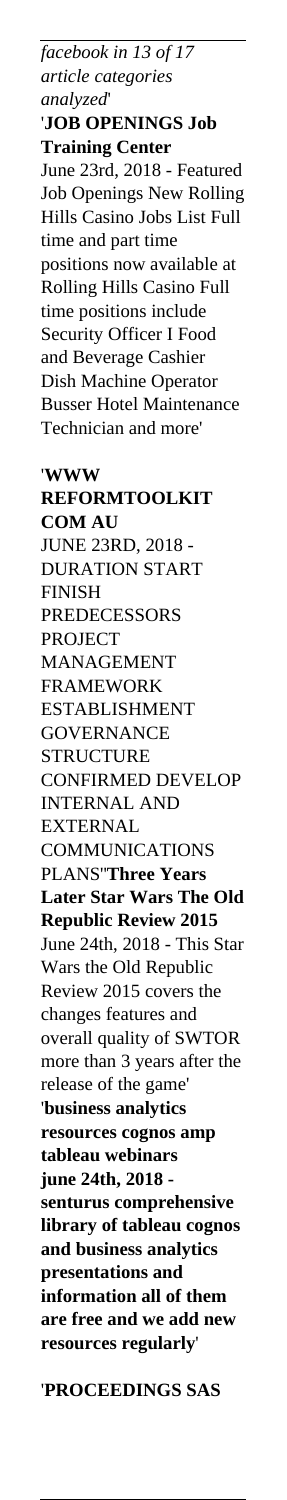**GLOBAL FORUM 2018** JUNE 22ND, 2018 - THIS YEAR S CONFERENCE CONTAINS AN ARRAY OF EDUCATIONAL AND INSPIRING SESSIONS THE BEST PART YOU CAN ACCESS THE SESSION CONTENT''**gcsusa federal com Global Computer Staffing Group LLC** June 21st, 2018 - Level I DG01 Provide support in the translation of business requirements into telecommunications requirements designs and orders Provide in depth engineering analysis of tel' '*GOOGLE JUNE 22ND, 2018 - SEARCH THE WORLD S INFORMATION INCLUDING WEBPAGES IMAGES VIDEOS AND MORE GOOGLE HAS MANY SPECIAL FEATURES TO HELP YOU FIND EXACTLY WHAT YOU RE LOOKING FOR*''**Southern Leyte Wikipedia** June 22nd, 2018 - Southern Leyte Cebuano Habagatang Leyte Filipino Timog Leyte Is A Province In The Philippines Located In The Eastern Visayas Region Its Capital Is The City Of Maasin' '**UN JOBS AT FREETOWN SIERRA LEONE UN JOBS JUNE 24TH, 2018 - CLOSING DATE 2018 06 29 APPLICATION APPLY FOR THE JOB ORGANIZATION CLINTON HEALTH ACCESS INITIATIVE COUNTRY SIERRA LEONE CLOSING DATE 29 JUN 2018 THE CLINTON HEALTH ACCESS INITIATIVE**